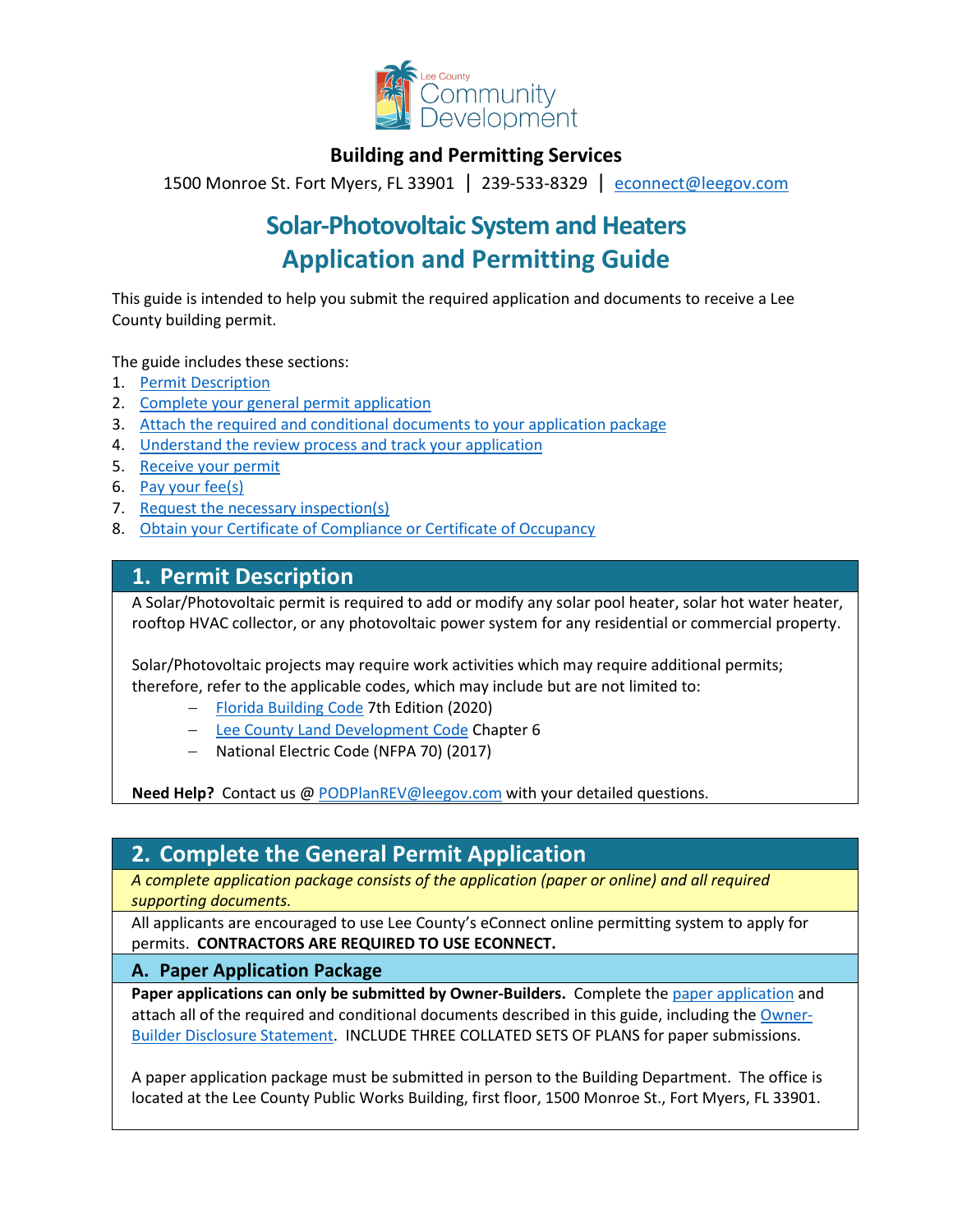| <b>B. eConnect Application Package (Electronic Submission)</b>                               |
|----------------------------------------------------------------------------------------------|
| <b>Register for eConnect</b>                                                                 |
| To apply for a Lee County permit online, you must first register at eConnect.                |
| Instructions for New Users: Register for an Account are included on the eConnect login page. |

Review th[e eConnect Users Guide](https://www.leegov.com/dcd/Documents/eServ/eConnect/eServicesGuide.pdf) for more details about using eConnect.

Also see **eConnect Instructions** highlighted throughout this guide.

#### **eConnect Steps**

Once you have logged into [eConnect,](https://accelaaca.leegov.com/aca/) select the *Permitting* menu to *Create an Application*. Review the general disclaimer terms and select the checkbox to *Continue Application*.

#### **1. Select a Record Type**

On the *Select a Record Type* screen, select **Trades** >> **Solar**. Or search on the term *Solar*. Select the radio button and *Continue Application*.

- **2. Provide the Property Information** (\* indicates required fields) to identify the property for which the permit will be used. Lookup the property information using one of the options below, then click *Search:*
	- Address (using the required fields Street No., Street Name); or
	- Parcel (using Parcel Number).

**eConnect Instructions:** If multiple addresses are found, they will be displayed in the *Address Search Result List.* Use the radio button to select the desired record, then click *Select.*

Once search results are displayed, the other fields on the screen will automatically populate. Review information for accuracy and *Continue Application.*

#### **3. Applicant and Contacts**

If a licensed contractor is providing the service for this permit, they must have either a Stateissued license registered with Lee County or have a Lee County-issued certificate of competency. Both require a current Certificate of Insurance for liability and workers' compensation AND/OR a current workers' compensation exemption status with the State of Florida. Verify Lee County contractor registration at [Contractor Search](https://www.leegov.com/dcd/ContLic/ActCont) or contact Contractor Licensing at [ContractorLicensing@leegov.com](mailto:ContractorLicensing@leegov.com) or 239-533-8895.

Note: If the applicant is an owner-builder and not a licensed contractor, a[n Owner-Builder](https://www.leegov.com/dcd/PermittingDocs/OwnerBldrDisclosure.pdf)  [Disclosure Statement](https://www.leegov.com/dcd/PermittingDocs/OwnerBldrDisclosure.pdf) must be attached to the application.

To associate the Applicant and Contact(s) with the permit application, use either: *Select from Account* or *Add New*.

Note: The Applicant listed in eConnect will receive all notifications from the County related to their application.

#### **4. Project Detail Fields**

Complete all applicable fields. An explanation of certain fields has been provided below for your reference.

- **Project Name:** What is the name of the project?
	- For Commercial Projects input the Project's Business Name (associated with the Business License) as the Project Name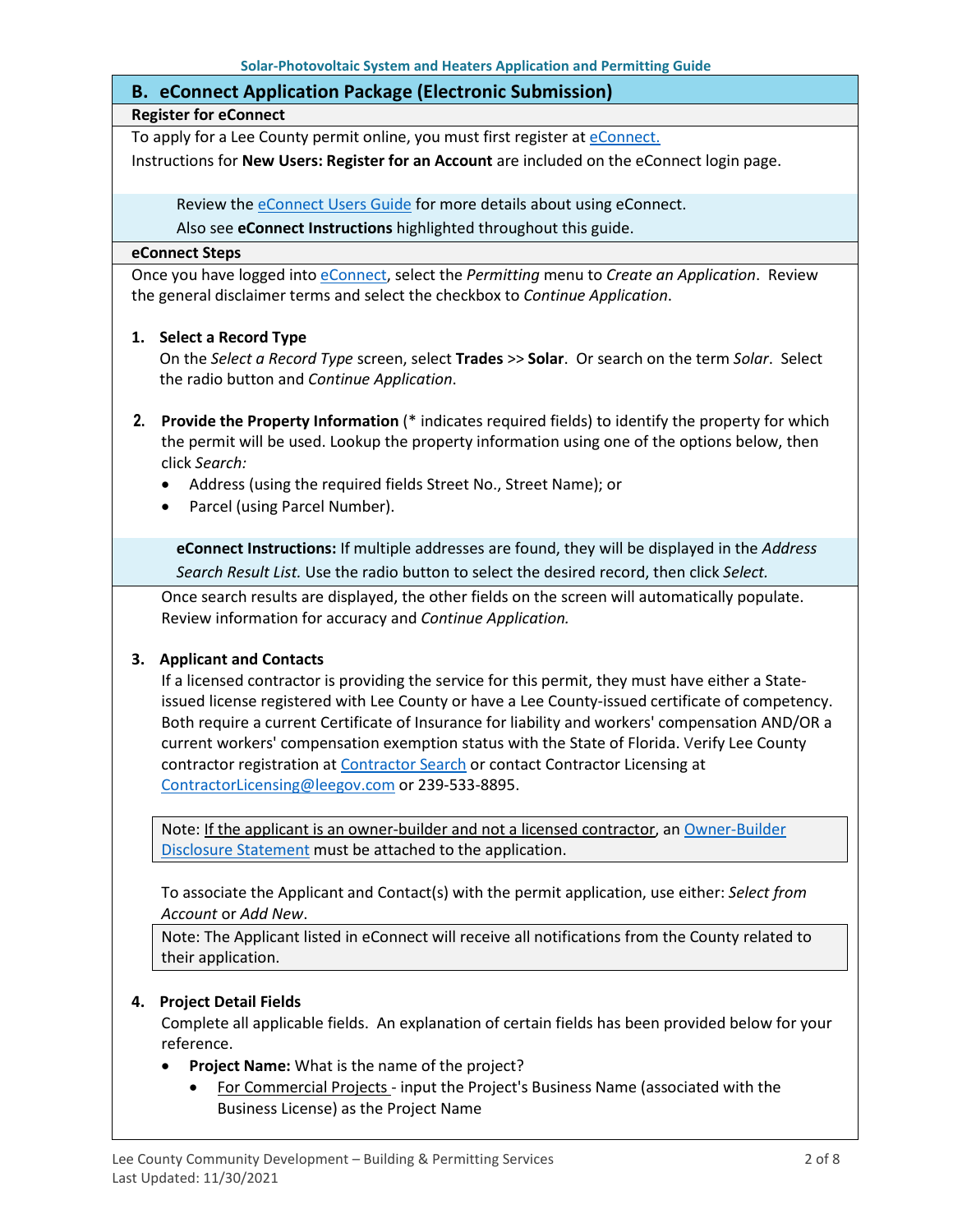- For Residential Projects input the name of the community/subdivision or city as the Project Name
- **Brief Description of Proposed Work:** Provide enough detail for the reviewer to understand the permit-related details of the project and *Continue Application.*
- **Type of Permit:** Select the solar equipment type. (Options: *Photovoltaic, System Pool & Water Heater, Pool Heater, Rooftop HVAC Collector, and Water Heater*)
- **Commercial/Residential:** Select the permit category (Options: *Commercial* or *Residential*)
- **Private Provider Plan Review**: Is the plan being reviewed by a private provider? If yes, the Private Provider Compliance Affidavit and Notice to Building Officials of the Use Private Provider form must be submitted with this application. [Notice to Private Providers](https://www.floridabuilding.org/fbc/committees/Private_Providers/Private_Providers.htm) (Options: *Yes* or *No*).
- **Private Provider Inspections**: Will the project be inspected by a private provider? Note: Private Provider Inspections are required if electing to use Private Provider Review services.

(Options: *Yes* or *No*).

- **KW**: According to the specification, what is the kilowatt capacity of the solar system?
- **Amps:** According to the specification, what is the ampere output of the solar system?
- **Roof/Ground Mounted:** How is the system mounted? (Options: *Ground-Mounted* or *Roof-Mounted*)
- **Roof Affidavit:** Do you have a roof affidavit? (Options: *Yes* or *No*)
- **Directions:** Provide directions to the job site being permitted.

#### **5. Attachments/Documents**

- For Electronic Submittals: In the *Attachments* window, *Add* the required and conditional documents.\*
- For Paper Submittals: Provide the completed application, the Owner Builder Disclosure Statement and any other required and conditional documents.\*

(Use list of documents in Section 3.)

**\* Photovoltaic Systems require signed and sealed plans. 1 set of digitally signed plans are required for Electronic Submittals, and 3 sets of original signed and sealed plans are required for Paper Submittals.**

## <span id="page-2-0"></span>**3. Attach Required and Conditional Documents**

*Notice: Lee County may request additional supporting documentation to process the permit. Additional*  restrictions applicable to this property may be found in public records, and there may be additional *permits required from other governmental entities such as water management districts, state or federal agencies.*

#### **Required Documents**

#### **1. Site Plan / Plot Plan**

- Show the location of solar system components;
- Show the location of other mechanical equipment on the structure, particularly the point of interconnection with electrical or water service and the location of electrical or water service equipment.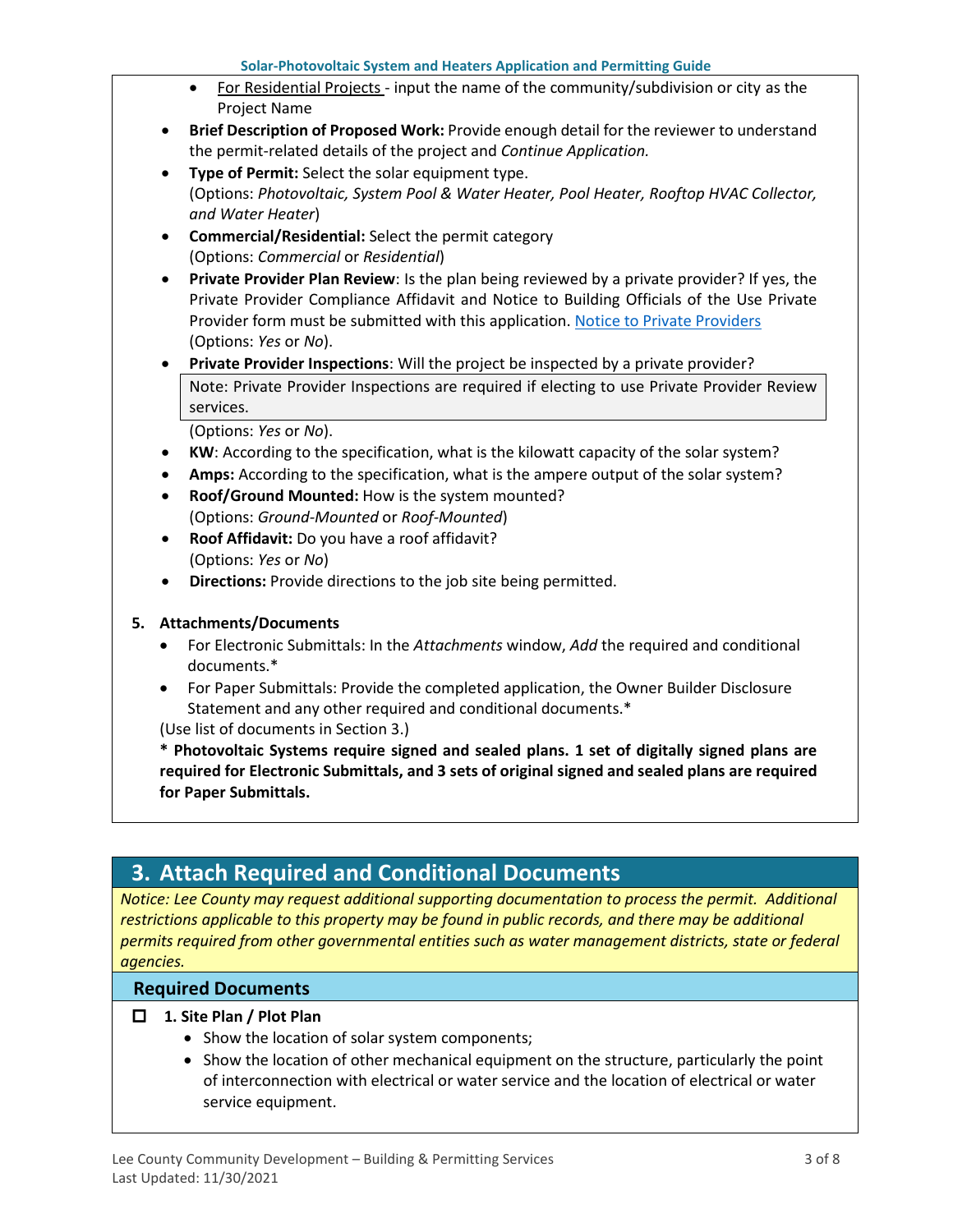#### **2. Electrical Diagram**

Showing:

- Photovoltaic array configuration;
- Wiring methods;
- Overcurrent protection;
- Inverter;
- Disconnects;
- Required signage; and
- AC connection to building.

#### **3. Manufacturers' Specifications**

Provide the manufacturer specification sheets for all system components.

#### **4. Wind Load Calculations Documentation (Photovoltaic Systems Only)**

Provide signed and sealed documentation from a Florida state registered design professional verifying that the proposed system will meet the calculated wind load. Documentation must include the wind uplift zone and the wind uplift pressure for that zone of the roof where the solar system will be installed .

Wind Load Standards:

- Ground-mounted systems must comply with *ASCE 7 1609.1 Applications.*
- Rooftop-mounted systems must comply with *ASCE 7 1510.7.1 Wind resistance.*

#### **5. Weight Limit Documentation**

Provide documentation verifying that the system will have a distributed weight of less than 5 pounds per square foot and less than 45 pounds per attachment point to roof.

#### **6. Construction Drawings**

Show the system placement (e.g. on the Roof Plan).

#### **Conditional Required Documents**

#### **7. No Rise Certificate**

If work is being done within a regulatory Floodway and involves land disturbing activity (e.g. moving dirt), including fill, new construction, substantial improvements, and other development, an analysis is required showing that the proposed work will not increase the base flood elevation. The analysis (known as a No-Rise or No-Impact Certification) is to be submitted, reviewed, and subsequently approved by the Floodplain Administrator. This analysis must be signed and sealed by a Florida licensed engineer and is to be submitted with the Site Plan. Please review this website for more information: <https://www.leegov.com/dcd/flood/firm/zones/regulatoryfloodway/>

To determine if the parcel for your worksite is in a Floodway, go to the LeeSpinS website [\(https://leegis.leegov.com/LeeSpInS/\)](https://leegis.leegov.com/LeeSpInS/); search by STRAP #, Folio ID, Owner, or Address – results returned with icons across the bottom; click on the Flood Info icon; then click on Flood Info to retrieve a report; in the 3<sup>rd</sup> column of the FIRM Floodway row you will see either 'FLOODWAY', 'OUTSIDE FLOODWAY', or the name of a Municipality (such as 'City of Fort Myers'). FLOODWAY means that your parcel is in a Floodway; OUTSIDE FLOODWAY means that your parcel is not in a Floodway; and the municipality name means that you will need to contact

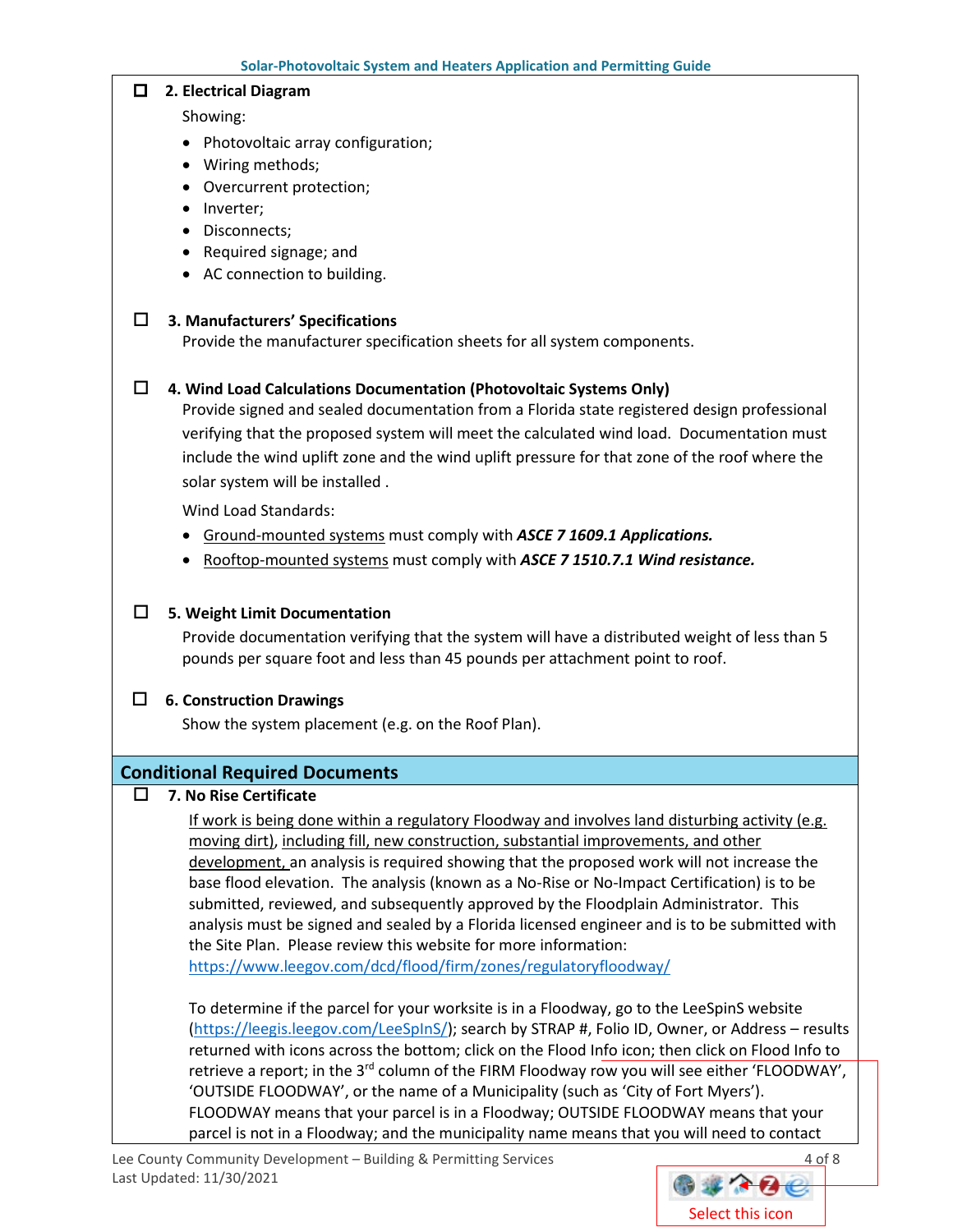**Solar-Photovoltaic System and Heaters Application and Permitting Guide** that municipality to determine if your worksite is in a Floodway. You may also see a percentage (%) next to FLOODWAY or OUTSIDE FLOODWAY. These numbers show the percentage of the parcel that is in, or out of, the Floodway. Lee County contact information: (239) 533-8585 Municipality contact information: • City of Bonita Springs (239) 444-6150 • City of Cape Coral (239) 574-0553 • City of Fort Myers (239) 321-7925 • City of Sanibel (239) 472-3700 • Village of Estero (239) 221-5036 • Town of Fort Myers Beach (239) 765-0202 **8. Owner-Builder Disclosure Statement** If the installer is not using a licensed contractor and will act as an owner-builder, submit an [Owner-Builder Disclosure Statement.](https://www.leegov.com/dcd/PermittingDocs/OwnerBldrDisclosure.pdf) **9. Proof of Ownership** If the ownership information on the permit application does not match the property owner information on the Lee County Property Appraiser's website [\(http://www.leepa.org\)](http://www.leepa.org/), submit proof of ownership, for example, a recorded Warranty Deed. **10. Solar Roof Truss Affidavit Form** (Required for Solar Pool Heaters). If the project includes a roof-mounted system to produce solar heat for a pool, submit a [Solar Roof Truss Affidavit Form](https://www.leegov.com/dcd/PermittingDocs/SolarRoofTrusses.pdf) **11. Historical Architectural Review.**  If the project is within a Historic District or is a Designated Historic Property, follow the regulations for **Designated Historic Districts** on the Lee County website. Please contact [DCDHistoric@leegov.com](mailto:DCDHistoric@leegov.com) if you have questions. **12. Notice of Commencement** If project value is \$2,500 or more, submit the completed [Notice of Commencement](https://www.leegov.com/dcd/PermittingDocs/NoticeofCommencement.pdf) to the Lee County Clerk of Court to provide notice that improvement will be made to a real property. **A copy of the recorded NOC must be posted on the job site prior to the first inspection.**

## <span id="page-4-0"></span>**4. Understand the Review Process and Track Your Application Completeness Check**

When the application package is first received, it is reviewed for completeness to determine that the general application is complete and that all required documents, signatures, and seals are attached. If the package is incomplete, the applicant must provide missing information before the application package can be forwarded for review (or in some cases before the permit will be issued).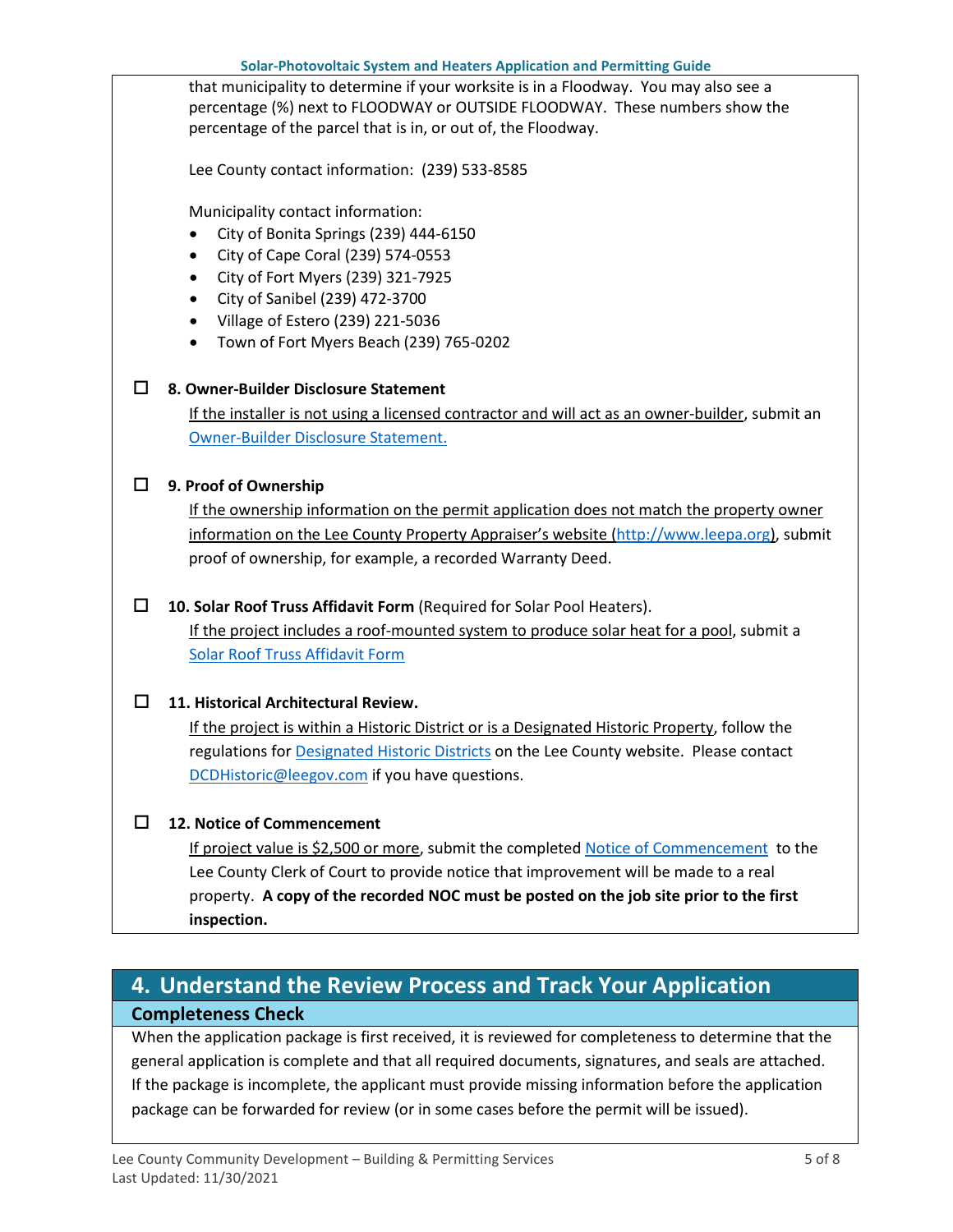#### **Application Review**

Photovoltaic Systems Only: Complete applications are forwarded to multiple functional areas for review.

- eConnect applications can be reviewed simultaneously by the required reviewers.
- Paper applications are reviewed by one person at a time and must be physically handed off among the required reviewers.

Applicants can use [eConnect](https://accelaaca.leegov.com/aca/) at any time to track the progress of the application record through the process, for both Electronic and Paper submittals.

**eConnect Instructions:** Search for your permit application using *My Records*, the *Global Search* or the *Search Applications* under the *Permitting* menu. Click on the record number for your permit application to see the Records Status, Conditions and Record Details.

#### **Notice of Rejection**

If applicable, the final reviewer consolidates all comments and an email notice is sent to the applicant.

**Rejection Notice:** A rejection notice will be sent to the applicant with specific points of failure that must be corrected and resubmitted for approval. Applicants have 30 days to address the points of failure and to resubmit information and documentation. A cover letter addressing the points of failure is required with the resubmittal.

- **Resubmitting an Application via eConnect:** To update the required information and to ensure correct versioning in eConnect, **attachments that are resubmitted should have the same file name as the original.**
- **Resubmitting a Paper Application:** Bring updated documentation to the first floor of the Lee County Public Works Building, 1500 Monroe St., Fort Myers, FL 33901.

#### **Notice of Approval**

**File Verification - Notification**: Staff completes a final document review to determine any outstanding documents and invoice all applicable fees. The "Ready Sheet" outlining outstanding fees and required documents is emailed to the applicant.

## <span id="page-5-0"></span>**5. Receive Your Permit**

Applicants who applied electronically may access their permit(s) and approved plans from [eConnect.](https://accelaaca.leegov.com/aca/)

**eConnect Instructions:** Search for your permit application using *My Records*, the *Global Search* or the *Search Applications u*nder the *Permitting* menu. Click on the record number for your permit application, and select *Attachments.* All documents will be listed. Choose the *Actions*  drop-down to review document details. Click on the document name to open or save. Note: The approved plans will be listed as "Final Documents" under Type.

For Paper Applications: The permit and approved plans are issued in person at the Lee County Public Works Building, 1500 Monroe St., Fort Myers, FL 33901.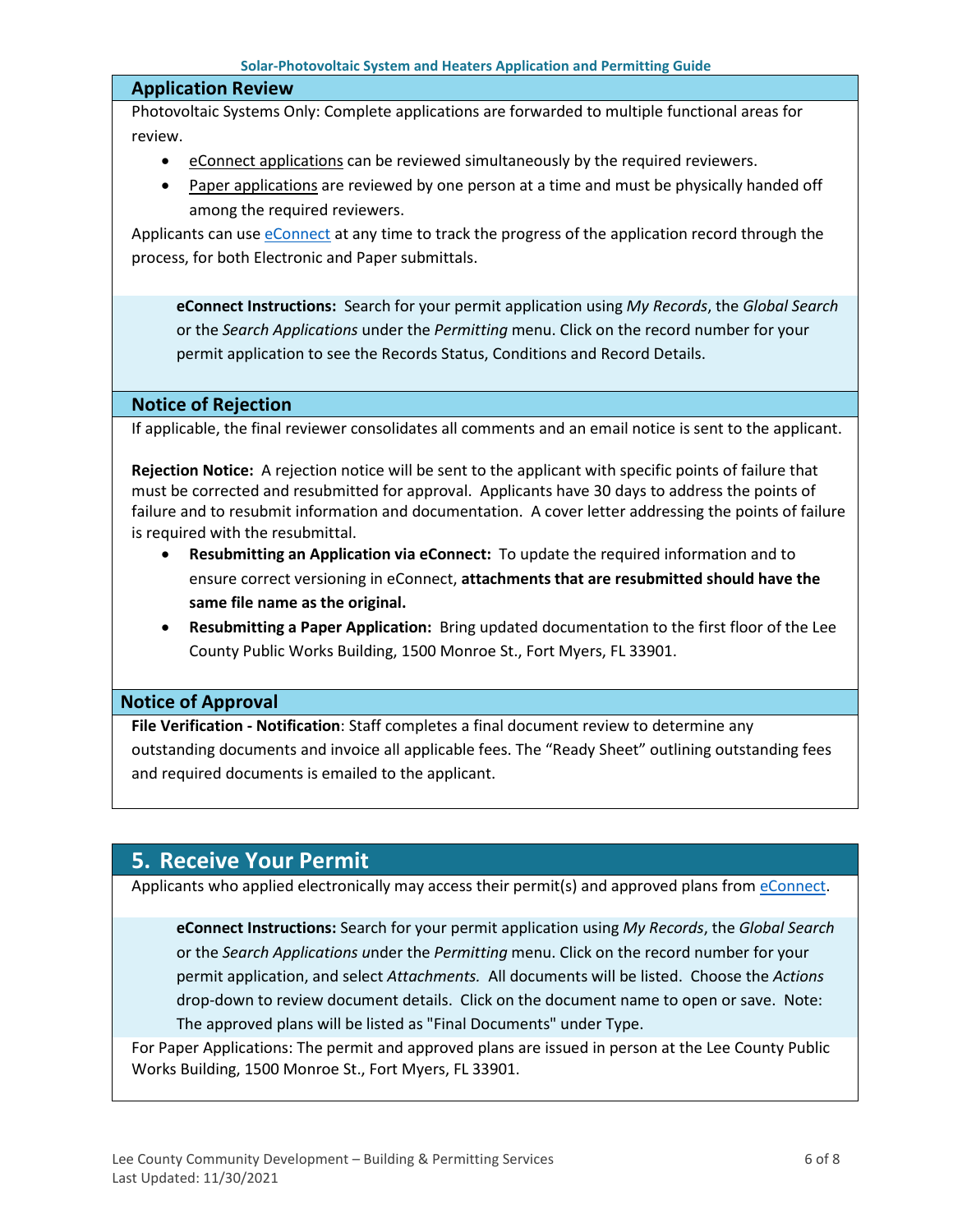#### **Solar-Photovoltaic System and Heaters Application and Permitting Guide**

Note: Owner-Builders are required by Florida Statute to **personally appear** at the Lee County Public Works Building, 1500 Monroe St., Fort Myers, FL 33901 to sign for the building permit regardless of how it was submitted.

Issued permits must pass at least one inspection within 180 days from issuance or the permit will expire.

### <span id="page-6-0"></span>**6. Pay Your Fee(s)**

All payments must be received prior to scheduling an inspection. **Payment Options:**

- Make payments through **eConnect**
- Deliver the payment in person to the Lee County Public Works Building, 1500 Monroe St., Fort Myers, FL 33901
- Make a credit card payment by phone, 239-533-8997, option \*.

**Cash is not accepted**; please pay by credit/debit card, check, eCheck, or money order.

**eConnect Instructions:** Search for your permit application using *My Records*, the *Global Search,* or the *Search Applications* under the *Permitting* menu. Click on the record number for your permit application, select the menu option for *Payments* >> *Fees,* then click *Pay Fees* button, review fees, select *Continue Application*, enter your payment information and click *Submit Payment*.

## <span id="page-6-1"></span>**7. Request Inspection(s)**

Reference the issued permit for a list of the required inspections.

When ready, applicants may request inspections through [eConnect,](https://accelaaca.leegov.com/aca/) as well as by calling the [Automated Inspection System,](https://www.leegov.com/dcd/BldPermitServ/Insp/AutoInsp) 239-533-8997.

The Permit, Approved Plans and Manufacturers' Specifications are required to be onsite during the inspection.

**eConnect Instructions:** Search for your permit application using *My Records*, the *Global Search,* or the *Search Applications* under the *Permitting* menu. Click on the record number for your permit application, select *Inspections* then select the *Schedule or Request an Inspection* button, select the inspection(s) from the list and *Continue.* Select the date and verify the contact and location information, then click *Finish.*

#### **Common Inspections Include:**

**Pool and water heater, pool heater, rooftop HVAC collector, water heater, photovoltaic system (Roof-Mounted)**

207 Solar Final

305 Electrical Final

#### **Photovoltaic System (Ground-Mounted)**

207 Solar Final